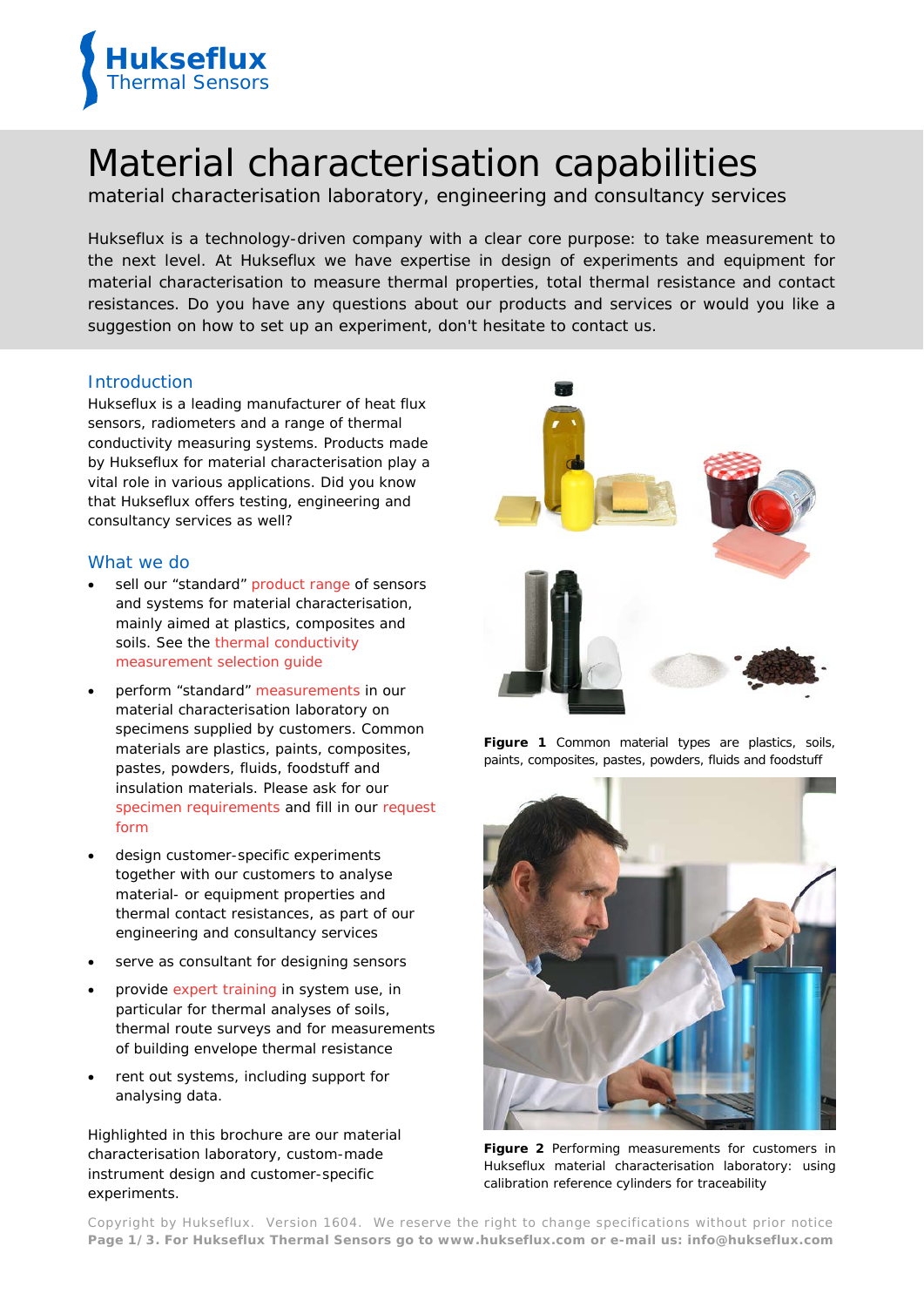

# Use our laboratory facilities

The Hukseflux material characterisation laboratory is well equipped and staffed. Table 1 provides an overview of the main facilities to measure thermal properties.

**Table 1** *Hukseflux material characterisation laboratory: facilities and applicable standards*

| HUKSEFLUX MATERIAL CHARACTERISATION LABORATORY: FACILITIES                                  |                                                                                                     |                                                                                       |  |  |  |
|---------------------------------------------------------------------------------------------|-----------------------------------------------------------------------------------------------------|---------------------------------------------------------------------------------------|--|--|--|
| <b>Facility</b>                                                                             | <b>Purpose</b>                                                                                      | <b>Application</b>                                                                    |  |  |  |
| Thin heater apparatus<br><b>ASTM C1114</b>                                                  | Measurement of thermal<br>conductivity and total thermal<br>resistance<br>Estimate of heat capacity | Plastics, composites, paints, cloth,<br>fabric                                        |  |  |  |
| Thin heater apparatus<br>ASTM C1114                                                         | Measurement of thermal contact<br>resistance                                                        | Plastics, composites, paints                                                          |  |  |  |
| Modified thin heater apparatus                                                              | Measurement of thermal<br>conductivity in the in-plane<br>direction                                 | Metal foils, bi-directional<br>measurement of composites and<br>anisotropic materials |  |  |  |
| Guarded hot plate<br>ISO 8302, DIN 52612, DIN EN<br>1946-2, EN 12664, EN 12667, EN<br>12939 | Measurement of thermal<br>conductivity and total thermal<br>resistance                              | Insulation materials                                                                  |  |  |  |
| Thermal needle systems<br>ASTM D 5334-92, IEEE 442-1981                                     | Measurement of thermal<br>conductivity and<br>thermal resistivity                                   | Granulates, powders, soils, pastes<br>and viscous fluids<br>On-site soil testing      |  |  |  |
| Heat flux sensors and differential<br>temperature sensors<br>ISO 9869, ASTM C1155 / C1046   | Building envelope thermal analysis<br>H-values and U-values of walls                                | On-site measurement of total<br>thermal resistance of walls                           |  |  |  |
| Reference materials                                                                         | Offer traceability to international<br>standards                                                    | Insulation materials and plastic<br>transferred to glass, fluids and<br>metal         |  |  |  |
| Thermal camera                                                                              | Infrared temperature measurement                                                                    | Visual verification of experimental<br>results                                        |  |  |  |
| Thermal simulation software<br>(Solidworks Flow Simulation)                                 | CFD simulation of experiments                                                                       | Validation of experiments                                                             |  |  |  |
| Climate chamber / Oven                                                                      | High and low temperature<br>environment                                                             | High and low temperature<br>experiments                                               |  |  |  |

# References

Some of our references:









# Contact Hukseflux

We are able to offer creative solutions as well as highest quality products at an acceptable price level. If we cannot offer you an acceptable solution ourselves, we will tell you who can. Please [contact](http://www.hukseflux.com/contact) us to discuss if the material characterisation laboratory can offer a solution for your needs or ask for the [request](mailto:info@hukseflux.com?subject=Please%20send%20me%20thermal%20properties%20laboratory%20request%20form)  [form.](mailto:info@hukseflux.com?subject=Please%20send%20me%20thermal%20properties%20laboratory%20request%20form)